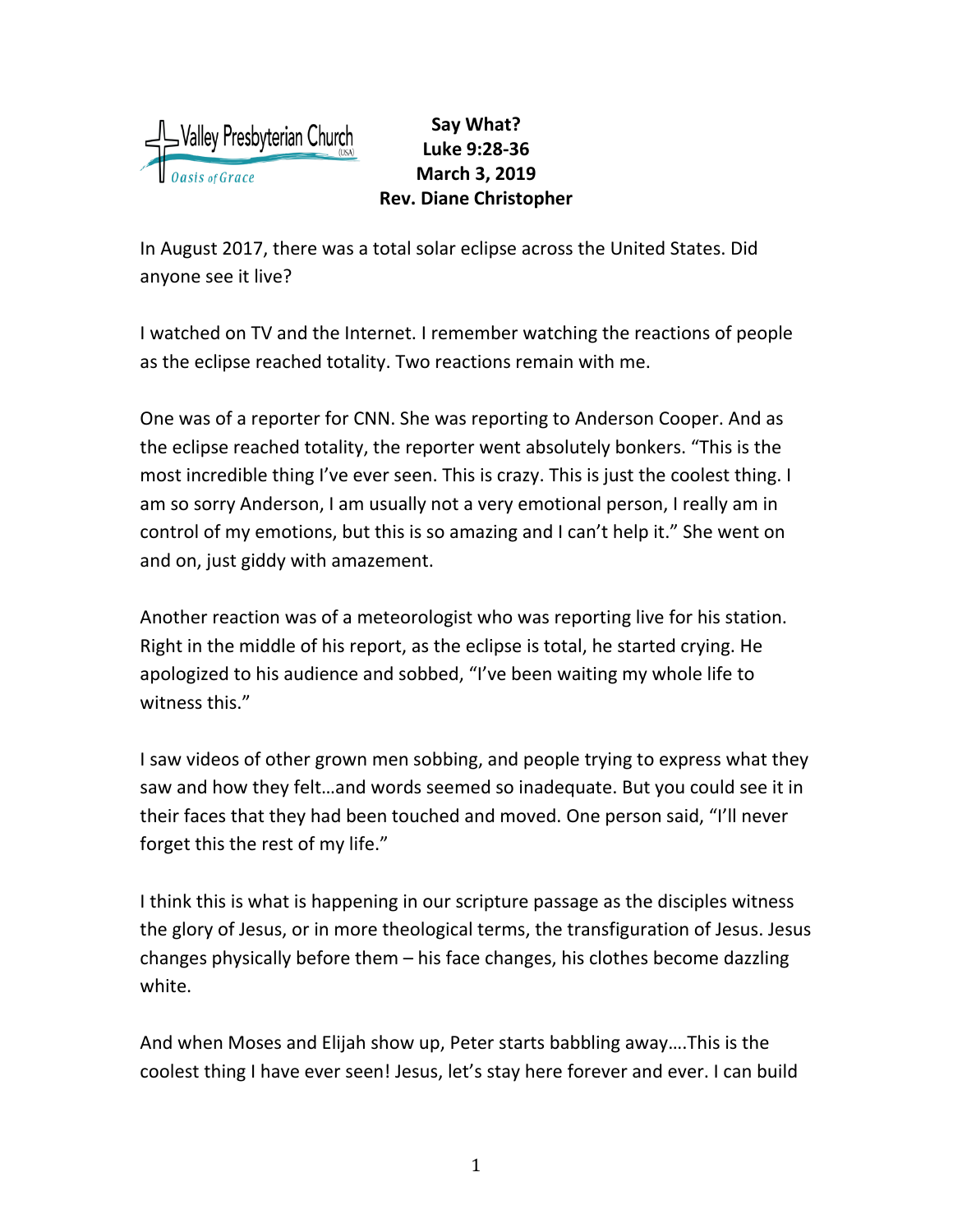some shelters for all of us and we never have to come down from this mountain!" Peter was going absolutely bonkers just like that CNN reporter. Tongue in cheek, the scripture passage makes a comment: Peter did not know what he was saying. The Message translation says he blurted this out without thinking and kept babbling on and on. It was like they were witnessing a total solar eclipse, but instead they were seeing Jesus in all his glory. And they had came undone.

There are all kinds of questions with this story: Why did Jesus want Peter, James and John to see this? Did Jesus even know this was going to happen? Why did Elijah and Moses show up? For that matter, how did they know it was Elijah and Moses? Why did the disciples almost sleep through this? I mean, Jesus was as bright as a flash of lightening! And how can the disciples walk away from this event and tell no one!? They saw the glory of Jesus, and they "kept this to themselves."

If you saw the glory of Jesus, would you keep it to yourself?

Why did this happen to Jesus and the disciples? I believe this happened to Jesus because he needed encouragement. Note that the passage says when Moses and Elijah show up, they start a conversation with Jesus. That conversation is about what Jesus will face in the near future….that is, the cross.

Think about this. Half the time the disciples don't understand Jesus. They don't know what he is talking about, especially when he starts talking about his death in Jerusalem. In fact, they try to get him to not talk about it or object to what he is saying.

Jesus must surely have heard the tempter's voice whispering into his ear, "See, even your friends don't buy it! Go another way! Why don't you try to establish an earthly kingdom? That's what everyone wants you to do. They will follow you for that."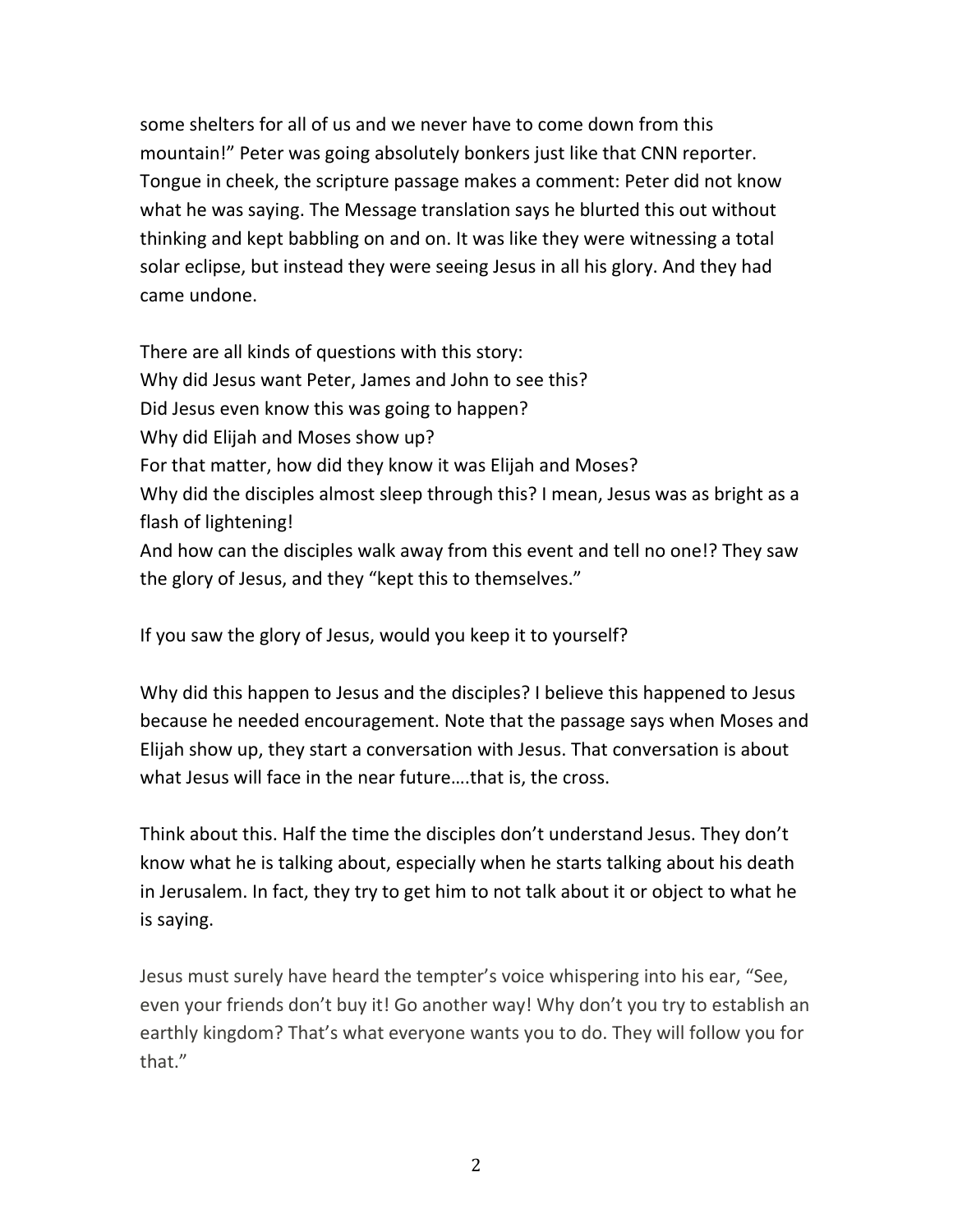We say that Jesus was fully divine, yet fully human. But that day, the human side of Jesus needed encouragement because no human or earthly voice was available to encourage Jesus, because they didn't "get" him. So his heavenly Father provides new voices in the conversation. Moses and Elijah are there to encourage Jesus. They come to point Jesus in the direction he needs to go. They point him to the path that leads to the salvation of the world.

And, I believe the disciples needed encouragement, too. At the moment, it probably didn't seem encouraging. In fact, the passage uses the word "afraid." They really had no idea what was going on at the moment. And Peter became undone. Understandably so.

But perhaps later, after Jesus' death and resurrection, it was a way to remember and to keep going in their faith as they brought the glory of Christ to others. For one moment, Peter saw the humanity of Jesus fused with the eternal glory of God. He glimpsed the mystery of our faith: that God became human because of God's great love for us.

As a result, the transfiguration encourages us, especially this particular Body of Christ. We have sustained many losses in the last few years. Yet, this story is here to remind us that in the midst of the loss, the glory of God is still among us. God is still here in this church. And we need to have eyes to see it.

I had a busy week, and didn't start writing this message until yesterday morning, which is really late for me. Before I started, I sat down with the passage and lived in it for a while. I thought about encouragement. And tears came to my eyes, because I wanted to see the glory. I needed encouragement.

I then read the reading for yesterday in the devotional book *Jesus Calling* by Sarah Young (the devotions are written from God's voice, so this is God speaking): "…I bless you with Joy unspeakable and *full of Glory*. The Joy is Mine, and the Glory is Mine; but I bestow them on you as you live in My Presence, inviting Me to live fully in you."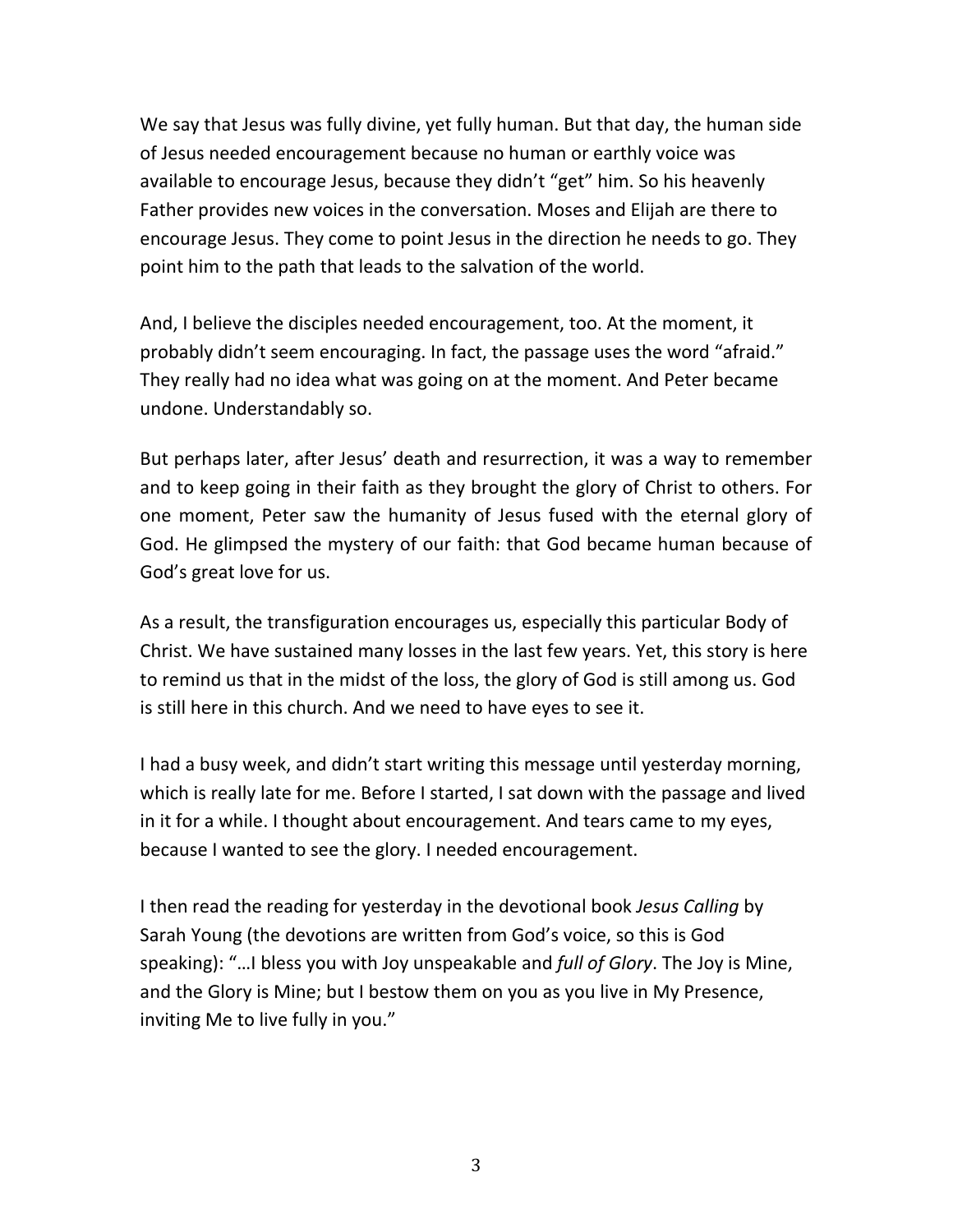I thought about the cloud that came and covered the disciples and Jesus and Elijah and Moses. The cloud appears a lot in the Bible, and it always represented the Presence of God. The cloud led the Israelites through the wilderness. Moses received The Ten Commandments in a cloud.

When God instructed the Israelites to construct a portable Tabernacle, God filled the tent with his Presence in the form of a cloud. And, later, when Solomon built the Temple, once again a cloud filled the sanctuary.

The cloud appears in our passage today.

Think of what happens when you find yourself in fog. Everything is obscured. It's disorientating. It's colorless. Things are distorted.

I remember when I first moved here, several friends came to visit, and we went to the Desert Museum. It was a rainy day and quite cool. After the visit, we decided to head into Tucson for dinner, and drive over Gate's Pass from the Desert Museum. As we drove up the mountainside, we encountered fog.

I had never been on that road before, and the drive was very disorientating, a bit frightening driving up and on and into the unknown, and not being able to see very far. All of the sudden, the road seemed to end and appearing out of the clouds right in front of us was a mountain. I slammed on the breaks because it was so disorienting.

And majestic. It took our breath way, and we were filled with awe at this beautiful sight.

We as a church are heading into the unknown as we begin the process of looking for a new music director, as we continue the process of looking for a new pastor. We sit in a cloud where we cannot see in front of us, but there, in the midst of the cloud is the Presence of God who has come to be with us.